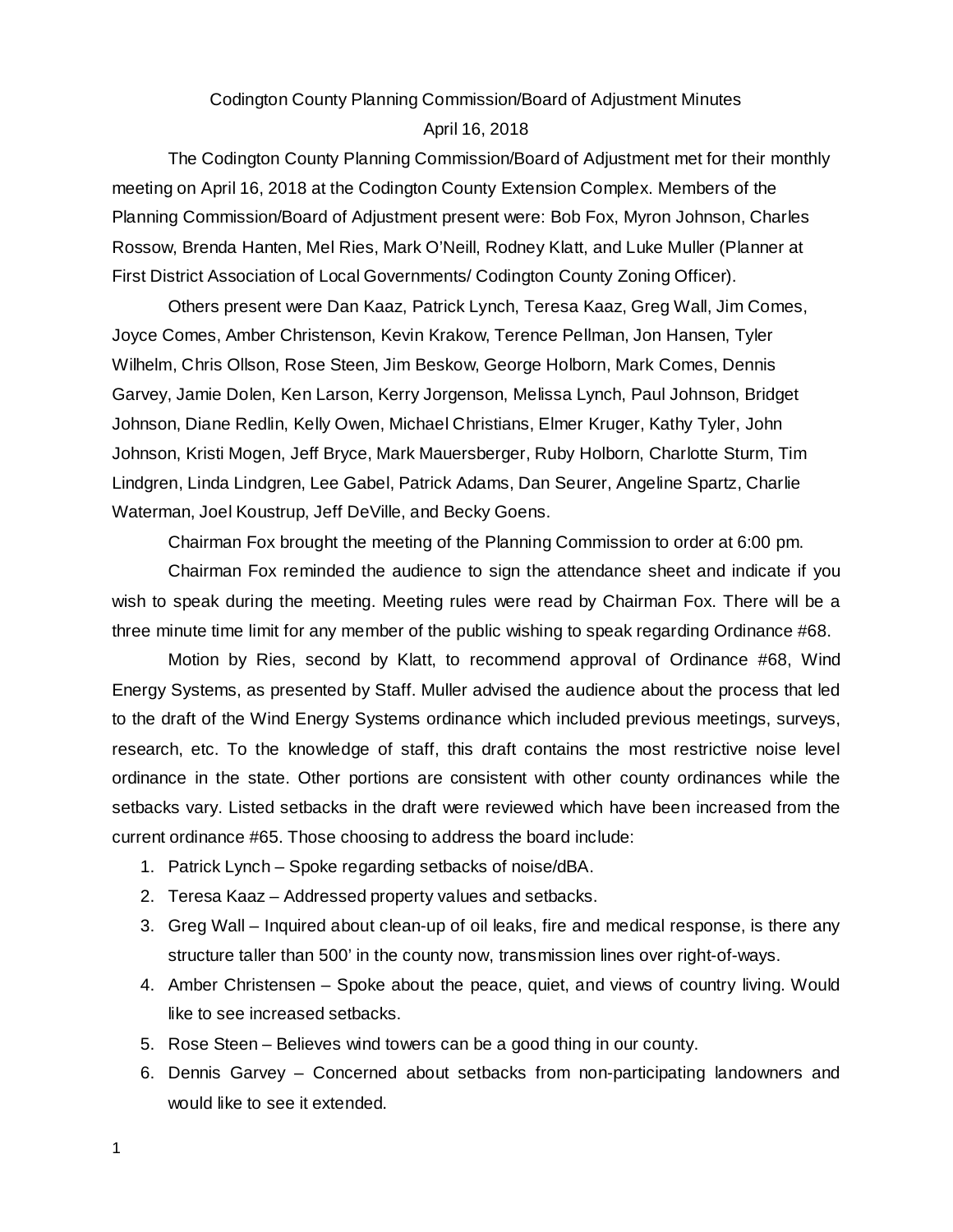- 7. Jamie Dolen Although he takes a neutral position, he would like to see an increased setback (3 miles) from lakes, specifically Punished Women's Lake near South Shore.
- 8. Ken Larson He was a county commissioner when this was discussed many years ago. He feels any future ordinance decisions should be deferred until after the June 5 county commission elections.
- 9. Melissa Lynch Addressed the view in the country, ice shed/throw, human wellbeing and environmental effects.
- 10. Paul Johnson Questions about transmission line setbacks and indicates the towers are too big and noisy; and South Dakota will not benefit from the energy produced by them.
- 11. Bridget Johnson Has concerns about effects on the environment and decommissioning.
- 12. Diane Redlin Does not want to see neighbors fighting and would like to find a fair compromise. Suggested increased setbacks for non-participating landowners. Also has concerns about property values and flicker.
- 13. Michael Christians Encourages the board to review wording in Section 9 and to determine if this ordinance is enforceable.
- 14. Dan Kaaz Several concerns such as decommissioning, flicker, and noise. Patrick Lynch handed out a document which contained questions posed by many in opposition and reference material.
- 15. Linda Lindgren Has concerns about migrating birds, country view, wildlife, and setbacks.
- 16. Tyler Wilhelm Indicates NextEra is committed to meeting or exceeding the wind energy ordinance that will be set by this board. Increased setbacks from Town Districts will require a change in their plan but will make it work. If a one mile setback was applied to every single non-participating landowner it would be extremely detrimental to the project.
- 17. Chris Ollson Mr. Ollson holds Ph.D. in Environmental Health. He did previously submit a 19-page scientific report with references. The project proposed does provide the protection of public health, safety, and welfare of Codington County residents.
- 18. George Holborn Sited Section 3.06.04, line items 1 and 5 in the Industrial District of the ordinance regarding noise and vibration.
- 19. Kathy Tyler She reviewed some of the contract language.
- 20. Kristi Mogen Has concerns about setbacks, contract language, flicker and its effects on her child with epilepsy. Recommends 2 mile setback with a waiver.

Motion by Ries, second by Hanten, to table the discussion on Ordinance #68 until the end of the meeting. Motion passed unanimously.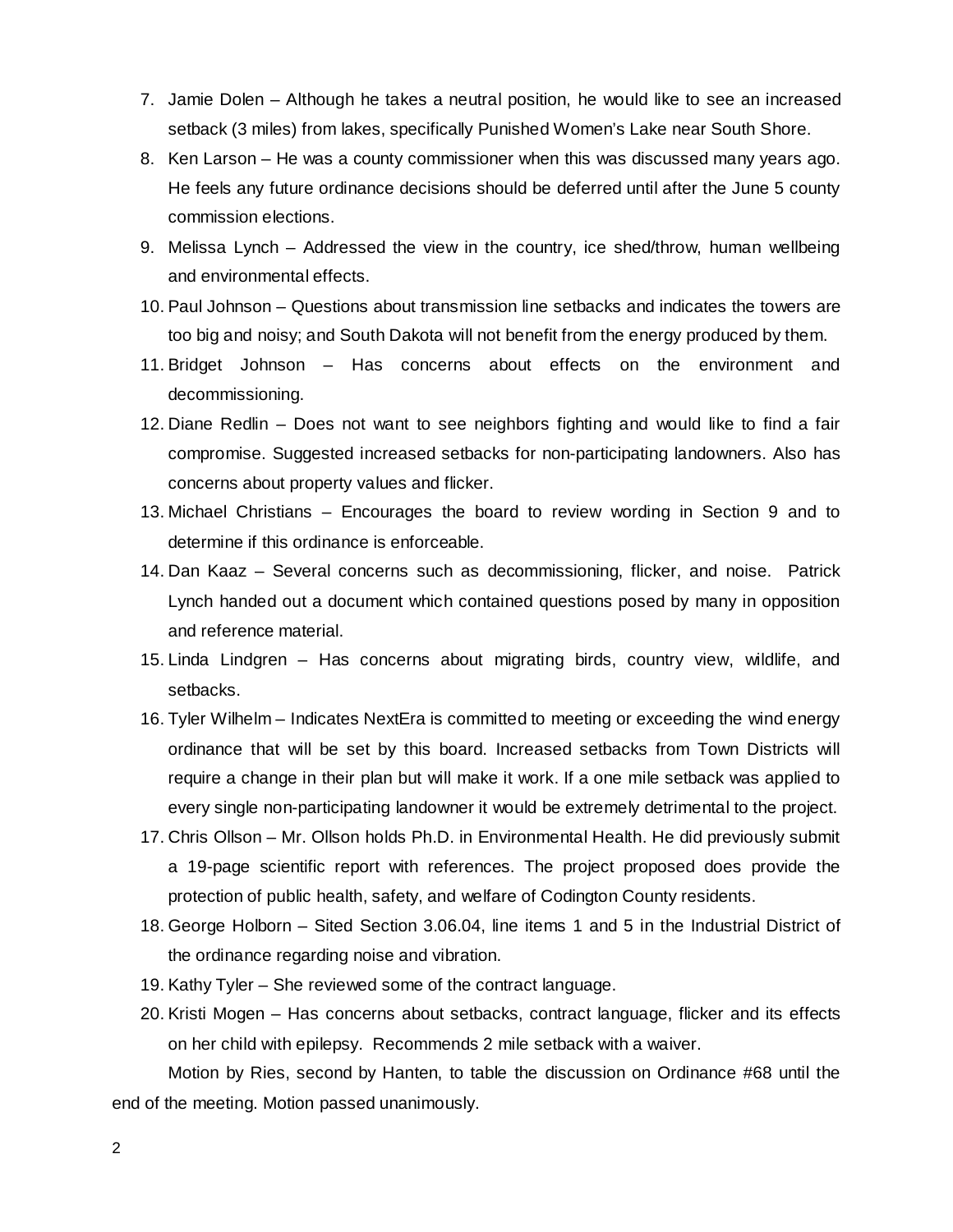Motion by Johnson, second by Klatt, to recess the Planning Commission. Motion passed unanimously.

Fox brought to order the Codington County Board of Adjustment.

Motion by Johnson, second by Hanten, to approve the March 12, 2018 meeting minutes. Fox recommended a slight change on page 4. Motion passed unanimously.

Motion by Hanten, second by Ries, to approve the March 19, 2018 meeting minutes. Motion passed unanimously.

Motion by Hanten, second by O'Neill, to amend the December 18, 2017 meeting minutes to remove the word "not" from the last paragraph on page 2. Motion passed unanimously.

Motion by Hanten, second by Johnson, to approve two variance requests by Joe Waldner. The requests include an existing farmstead exemption and minimum lot width variance on property in N233' and S317' of N550' of W410' of SE1/4, Section 22-T119N-R52W. Muller reviewed Staff Report (attached). No one was present to speak on this issue. Public hearing closed. Payment has not been received. Motion by Klatt, second by Hanten, to table this item until the end of the meeting in case Mr. Waldner shows up.

Motion by Hanten, second by Johnson, to recess the Board of Adjustment. Motion passed unanimously.

Chairman Fox called to order the Planning Commission.

Motion by Ries, second by Rossow, to recommend approval of the Plat of Henrichs Addition in SE1/4 of Section 4-T119N-R51W. The Henrichs seek to plat an approximate 5 acre lot as required by an Existing Farmstead Exemption granted in 2017. Motion passed unanimously.

Motion by Hanten, second by Rossow, with no objection to remove Ordinance #68 discussion from the table. Additional persons wishing to speak regarding Ordinance #68 include:

- 1. Elmer Kruger Would like to see the Board table their decision for further research as this is a new venture for Codington County. Would like setbacks increased. Mr. Kruger questioned wording used in Section 5.22.03.9.b Site Restoration regarding permit expiration. He would also like to see the Financial Assurance years increased.
- 2. Kelly Owen Would like to see this item tabled and then apply a moratorium on wind energy systems.
- 3. Angeline Spartz She feels there are "pros" to wind towers as well. They are a green energy source that does not pollute itself, good source of energy located in the U.S., renewable source, farmers benefitting financially, and tax breaks. Neighbors can also complain about yard lights too bright. Wind towers are not louder than grain dryers. This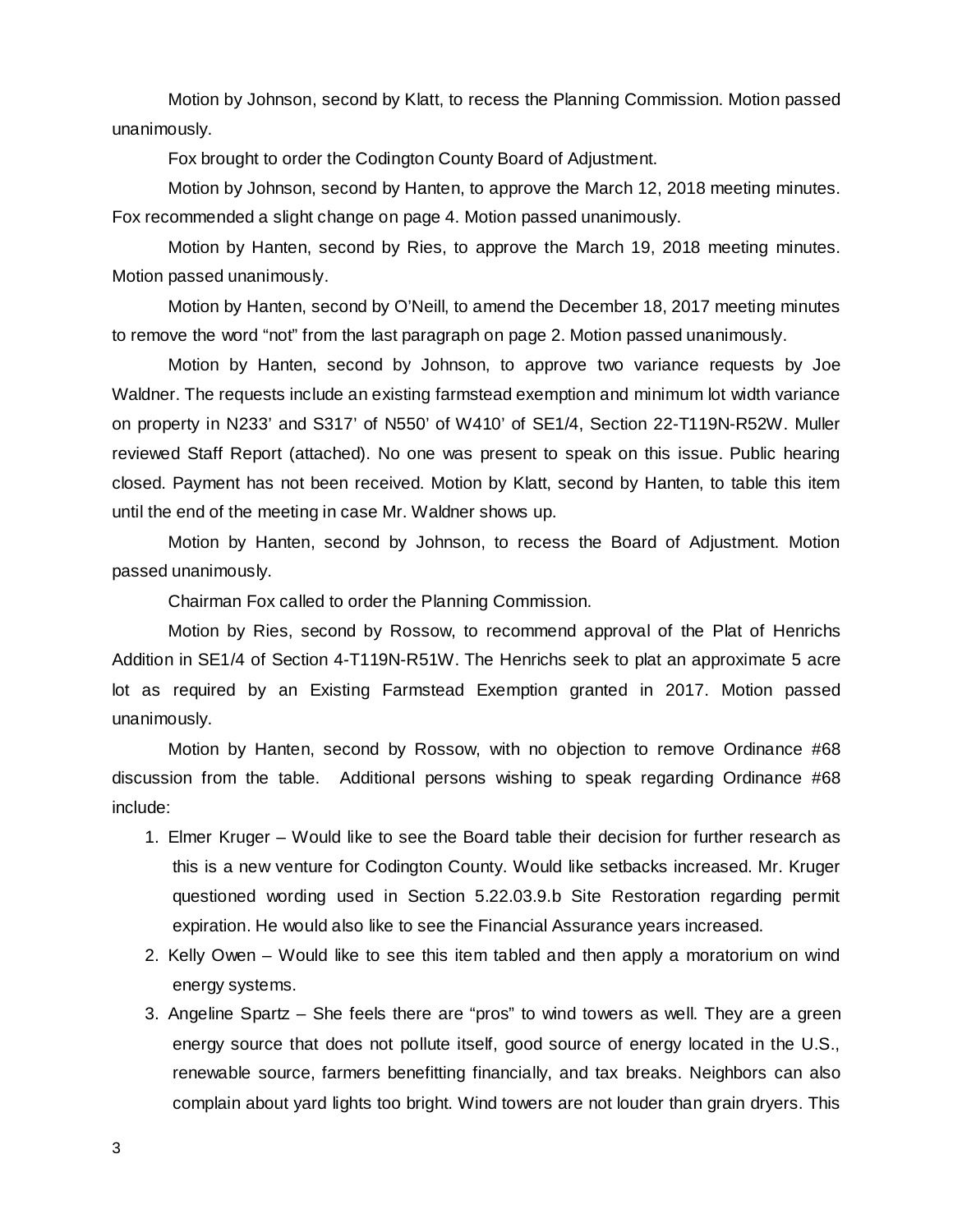is a good thing for our county. Not all views are perfect in the country.

4. Lee Gabel – Would like to see a change in Table 5.22.03.2 setbacks for towers over 500' to read 1,500' plus 4' instead of 2.5'.

No one else requested to speak on this topic. Public hearing closed.

Questions were raised during the public hearing which were addressed. 1) Oil leak clean up responsibilities – requirements will have to be met by DENR and would ultimately fall back onto the source of the oil being leaked, starting with the wind company or whoever is in charge of maintaining the tower. 2) Emergency service response – An Operations and Maintenance Team will be on site at construction/inception and will provide emergency training to local responders. Local responders will be on site only to be sure the fire would not spread to surrounding properties or land. 3) Regarding existing structures over 500' already existing in the county is unknown; however, a radio tower does exist northeast of Waverly that is 485' tall. 4) Ordinance does allow transmission lines over the right of way although encouraged to be placed on private property. 5) Chairman Fox responded to a comment that the board knew about a wind tower project being constructed. The board did not know if a wind tower project would be built and does not know if one will be built in the future. There have been other large operations such as CAFO's, potato plant, homes, etc. in which permits were issued and nothing was built. 6) Height of transmission lines proposed with the Crowned Ridge project are unknown; however could be 120'-140'. Over 40 miles of transmission lines have been sited to date, all of which are proposed on private lands. 6) Wildlife and migrating bird patterns have been researched and would be held accountable in the event of bird strike on a tower. Surveys are conducted so that migration patterns, etc. are not impacted. 7) Link between well-being and natural environment – Per Dr. Ollson, a number of surveys and studies have been conducted on the impact of wind towers and well-being and overall quality of life. These studies indicate there has been no decrease in quality of life. There have been complaints in which follow up is conducted. As a result of valid complaints, towers will be repaired or can be shut down. A timeline of complaint and response time is not addressed in the ordinance. 8) There are no setbacks on transmission lines on any project in the county. 9) Increasing setbacks – some other counties have adopted new ordinances which allow for increased setbacks than what they had previously. Some are more restrictive and some are less but as a whole, they are similar. 10) Complaint timeframe regarding flicker – the wind company would be contacted, verify timeframe and if is consistent with what was anticipated, monitor if flicker is within the range of specified timeframe, and reported to the board for further action. 11) Vestas safety zone is 1,640' which is related to a safety perimeter in the case of fire or collapse. 12) Codington County's proposed noise setback is the most restrictive in the state. Per Dr. Ollson, this could potentially apply a setback of 1,200-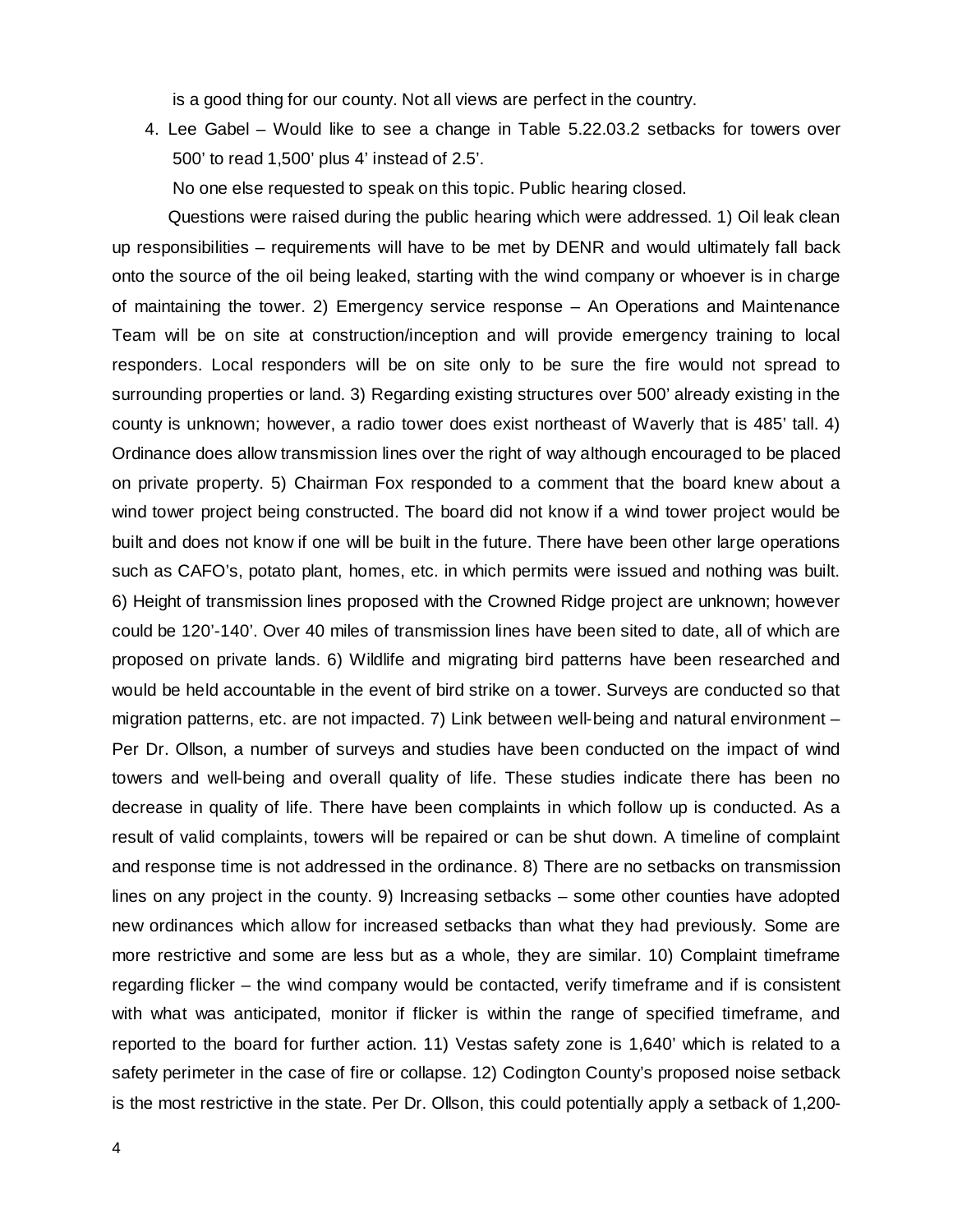1,500' from the property line as that is where the noise setback is measured. 13) Wind towers, worldwide, have been operating for over 20 years. 14) Oil quantity in one tower is in the range of 300 gallons and is contained within the gear box. 15) Section 5.22.03.12.a The words "constructive interference" should be removed as the noise level being measured should be specific to noise created by the wind tower turbine and not ambient noise. 16) Regarding 5.22.03.13.a and the permissive language of "may allow for greater amount..." This is permissive on purpose to allow less if they want to rather than have to. 17) Infra sound is a very low frequency that cannot be heard, then becomes low frequency noise which can be heard, and then an audible sound which is the 50dBA. Infra sound does not affect pets. Other sounds such as fans, air conditioners, etc. contribute to infra sound. Infra sound can cause health effects but has to be at high levels such as produced in a lab. 18) Clarification was provided on the description of Town District and all Other Districts as listed in Table 5.22.03.2. 19) Decommissioning shall begin within eight months of expiration and be completed in 18 months. 20) Financial Assurance will be dealt with at the time an application is presented to the Board. 21) The Agricultural District is not as restrictive as the Industrial District. Allowances are different as well. 22) Flicker studies are provided at time of application. 23) The estimated 30 hours of flicker was determined by prior research provided by wind companies. 24) Information was provided to Codington County Zoning Office by the Brookings County Department of Equalization and Emergency Management stating they have not received any complaints regarding health issues related to wind towers and that there is also no evidence of decreased property values related to wind towers in Brookings County. A study was conducted in 2015 on found only one property that decreased in value but was not specifically tied to a wind tower. 25) Board member Hanten would like to see ice shed/throw addressed. Per Dr. Ollson, a report was previously submitted and with the setback proposed, ice throw potential is very low. 26) Bond requirement after ten years helps to replace anything that may have broken down in that time.

Chairman Fox inquired about contract language. Developers attempt to place in appropriate spots and work with the landowners in placement and access. Said contract does state landowner "may" endure flicker, noise, etc. Total agreeance is their goal. It is not NextEra's intent to release contracts if the landowner changes their mind as it affects the entire wind tower plan. There are special exceptions that do allow for contract release. An attorney representing NextEra Energy states there is a state statute that a landowner has to be advised by a wind developer to not sign a contract presented to them for at least ten (10) days. This allows the landowner time to review the contract and seek legal assistance if they so choose.

Board member Rossow asked for additional information on flicker. Per Dr. Ollson, flicker is dependent on many things such as direction of blades, direction of winds, time of day, angle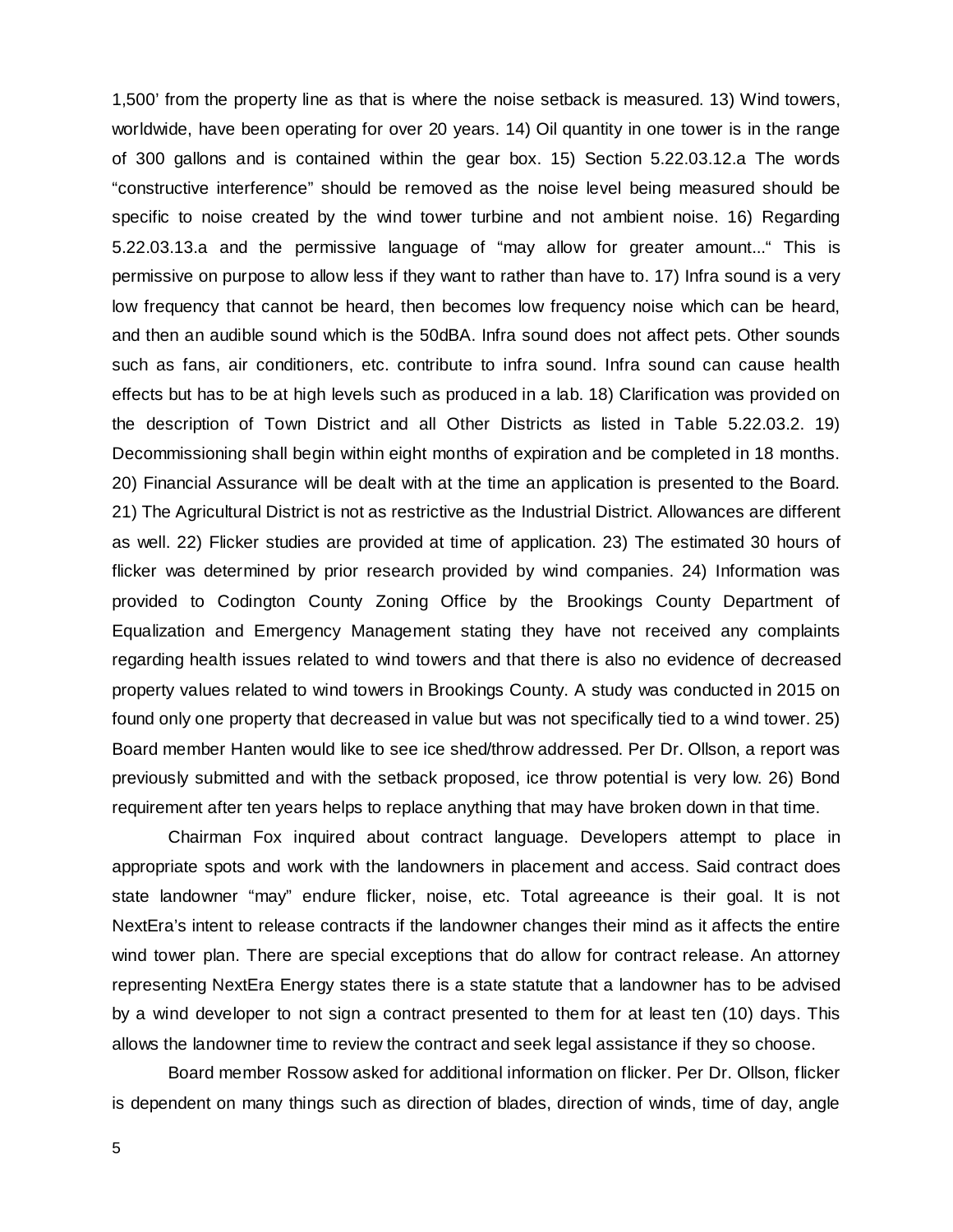of sun, and location of tower. The estimated 30 hours a year equals to less than one-half percent of daylight hours in the year. When it does occur, it generally will only occur for a few minutes at a time.

Board member Hanten inquired about wind tower operations and the percent of time they will be running. Wilhelm indicate hopefully as much as possible but a percentage is not available. Instances where the blades will not run may include high wind speeds and low wind speed.

Muller inquired about mechanisms available to reduce ice buildup on the blades to prevent ice shed/throw. Some manufacturers do offer a heating package on the blade and some don't. The intention of the larger setback proposed and if the turbines do accumulate ice, typically there are low wind speeds and the turbines can shut themselves down. The turbines are monitored 24 hours a day, 7 days a week from a remote, off site location. If monitoring shows vibration on the turbines, they are shut down. They will not be turned back on until the ice is off the blades. Dr. Ollson noted that the setbacks included in ordinance from right-of-way, property lines, and structures meet or exceed recommendations of GE manufacturers information.

Discussion was held regarding specifically increasing the setbacks from South Shore and Punished Woman's Lake. No board members suggested increased setbacks.

Motion by Johnson, second by Ries, to amend Section 12.a. Noise level to remove the wording "including constructive interference" and to include the word "level" in place of effects. The purpose of this removal is so the noise level measured is solely generated by the wind tower system and does not include other environmental noise. Motion on the amendment passed unanimously.

Muller addressed the policy of the board as a result of a past legal case. The policy of the board for any public hearing is if there is any written documentation to be distributed must be submitted to the Zoning Office the Friday before the hearing/meeting if it is intended for the Board to review them prior to making a decision. This policy is also included in public notices. The packet of information presented at this meeting by Mr. Lynch was included in the record and will be forwarded to the Board of County Commissioners accordingly.

Motion on Ordinance #68, Wind Energy Systems as presented with the amendment, passed unanimously. The public hearing for this item will occur during the second reading by the Board of County Commissioners. It is potentially being scheduled for May 8, 2018. The first reading will be May 1 although public comment is not allowed at that time.

Motion by Johnson, second by Rossow, to adjourn Planning Commission. Motion passed unanimously.

6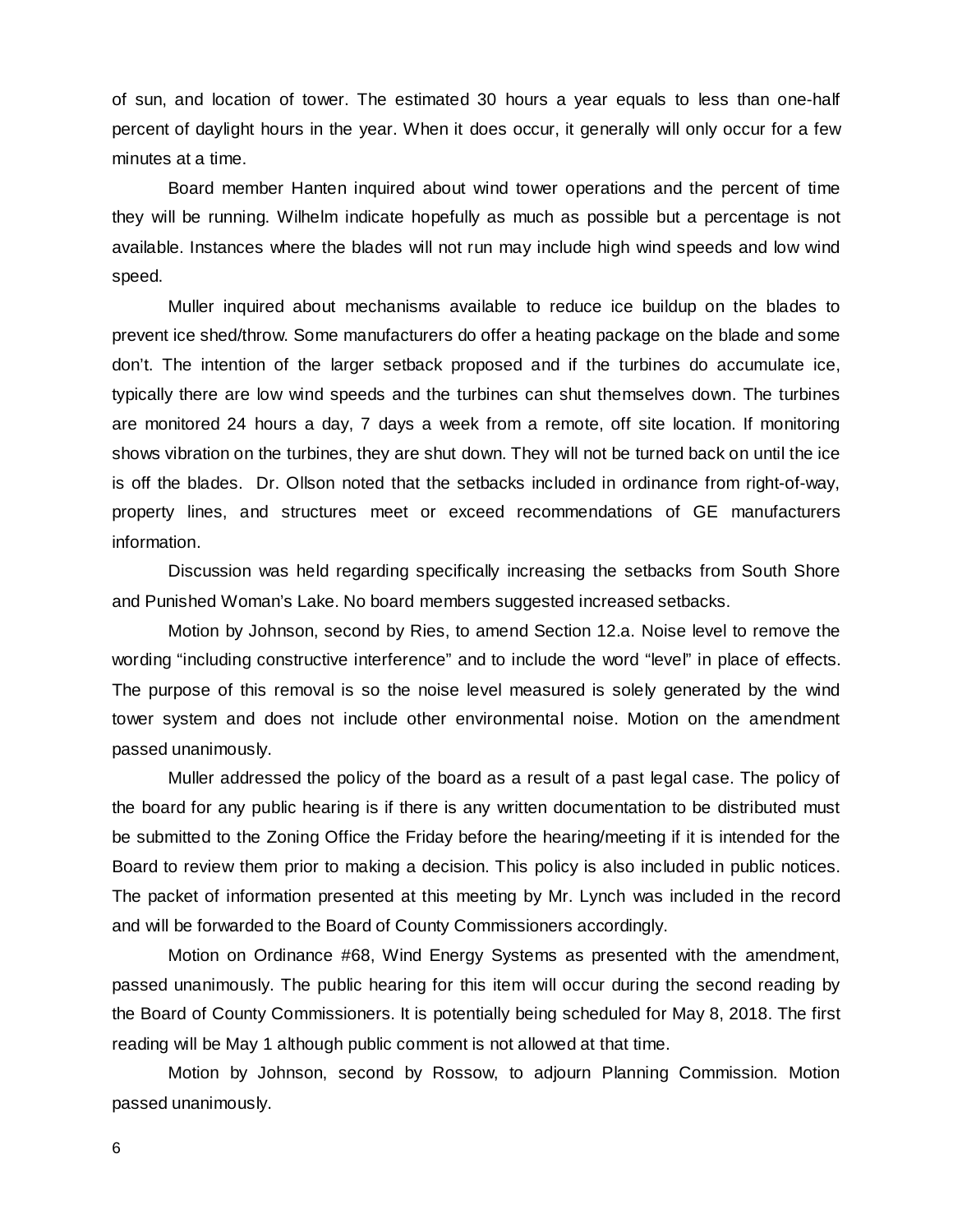Chairman Fox re-convened the Board of Adjustment.

Motion by Johnson, second by Ries, to remove Joe Waldner variance applications from the table. Motion passed unanimously. Waldner did submit a building permit fee in the amount of \$254.00 that can be applied to the variance application fees of \$195.01. It was the decision of the board to accept this check as payment for the variance application fees for purposes of avoiding another meeting and public notice which would incur additional fees for the applicant. Motion passed unanimously.

Motion to adjourn by Hanten, second by O'Neill. Motion passed unanimously. Meeting adjourned at 10:00 p.m.

Respectfully Submitted,

Becky Goens, Secretary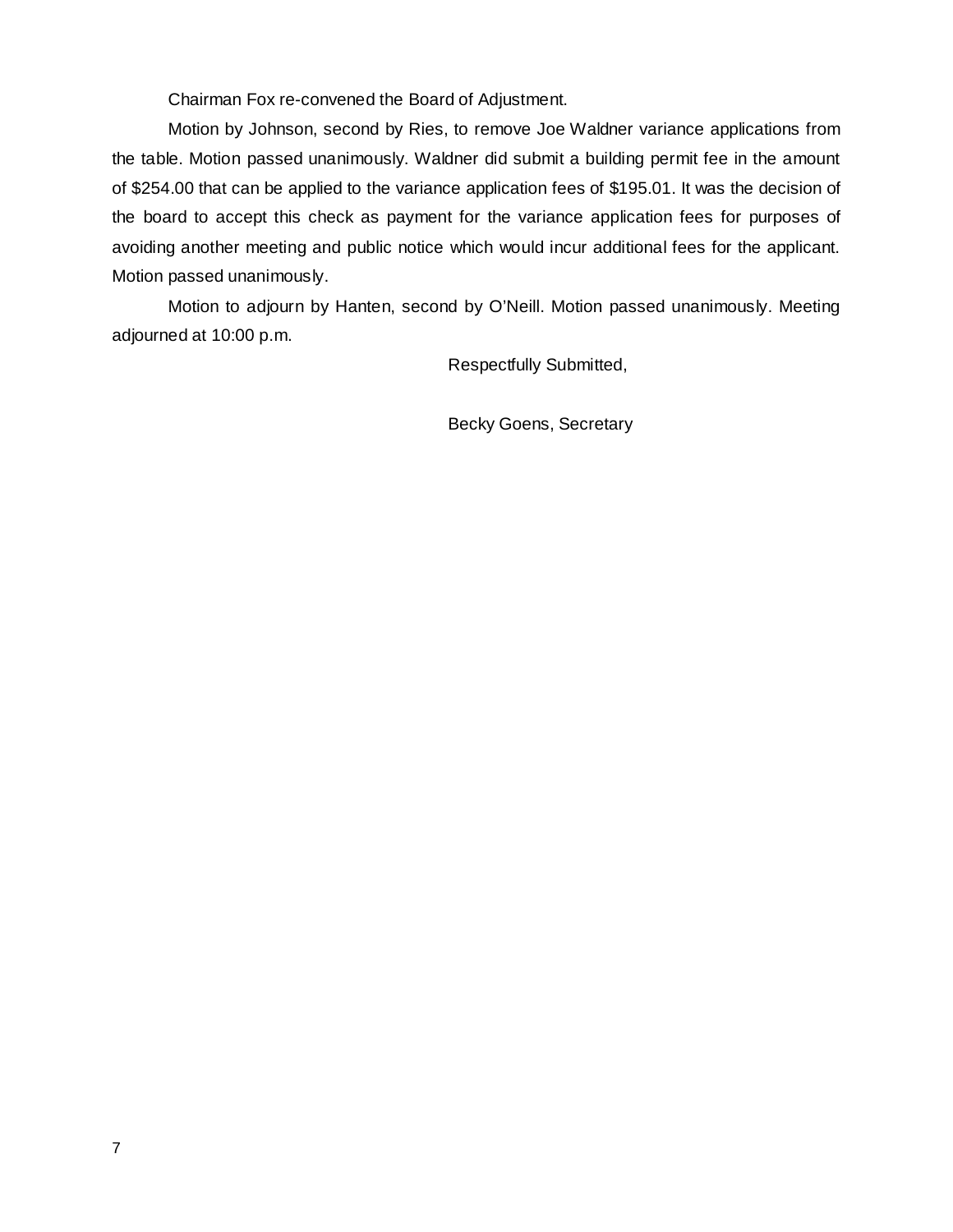#### **APRIL 2018 CODINGTON COUNTY PLANNING COMMISSION/BOARD OF ADJUSTMENT STAFF REPORT**

#### **MONDAY – APRIL 16, 2018 – 6:00 p.m.**

#### **ISSUE #1 Ordinance Amendment**

**Initiated by Planning Commission**

#### **Action Item – Recommendation of approval of Ordinance Amending the Zoning Ordinance:**

**Summary:** This is the version of the Wind Energy Systems Regulations, based upon the determination of the Planning Commission during a work sessions held in February and March relating to this matter.

#### **Ordinance #68**

AN ORDINANCE ENTITLED, AN ORDINANCE AMENDING ARTICLE II DEFINITIONS AND CHAPTER 5.22 (WIND ENERGY SYSTEMS) OF ARTICLE V GENERAL REQUIREMENTS OF ORDINANCE 65 AN ORDINANCE AMENDING ORDINANCE #15 AN ORDINANCE ESTABLISHING COMPREHENSIVE ZONING REGULATIONS FOR CODINGTON COUNTY, SOUTH DAKOTA, AND PROVIDING FOR THE ADMINISTRATION, ENFORCEMENT, AND AMENDMENT THEREOF, PURSUANT TO SDCL 11-2, 1967, AND AMENDMENTS THEREOF, AND FOR THE REPEAL OF ALL RESOLUTIONS AND/OR ORDINANCES IN CONFLICT HEREWITH.

#### **ISSUE #2 PLAT**

## **Applicant/Property Owners: Michael and Linda Henrichs**

Property Description: Plat of Henrichs Addition in the SE1/4 of Section 4-T119N-R51W, in the County of Codington, South Dakota. (Leola Township)

#### **Zoning Designation: A-Agricultural District**

Request: The Henrichs seek to plat a ~5 acre lot as required by Existing Farmstead Exemption granted in 2017.

# **CODINGTON COUNTY BOARD OF ADJUSTMENT**

#### **ITEM #1 (2) VARIANCES**

#### **Applicant/Owner: Joe Waldner**

Property Description: N233' and S317' of N550' of W410' of SE1/4 in Section 22-T119N-R52W, Codington County, South Dakota. (Germantown Township)

# **Action Items – Variances – Minimum lot size/Existing farmstead exemption (3.04.03.7.b),**